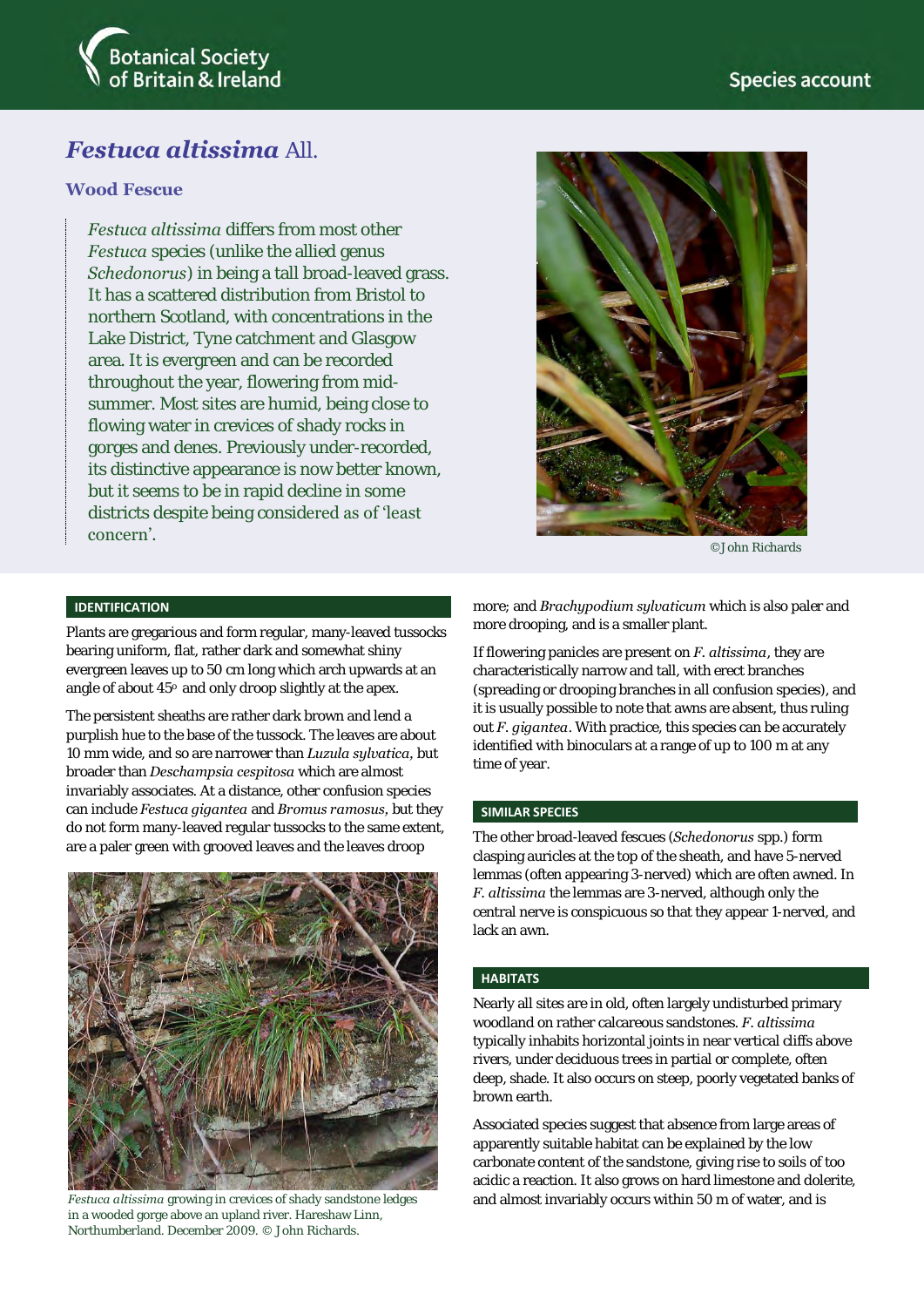# *Festuca altissima* All.

often found only just above flood level and not higher up the cliff.

*F. altissima* undoubtedly needs continuous levels of high humidity at all times, and the observation in Cope & Gray (2009) that it is shallow-rooted may explain its very stringent habitat requirements and vulnerability to competition, as well as dislodging. Subsidiary habitats include vegetated talus below cliffs if above flood level, and wooded limestone pavement.

To the following associated species listed in Cope & Gray (2009) - *Galium odoratum, Luzula sylvatica, Melica spp., Polystichum spp., Sanicula europaea* - can be added *Brachypodium sylvaticum, Bromus ramosus, Deschampsia cespitosa, Dryoperis dilatata, D. filix-mas* and *Festuca gigantea.* Typically, the woodland (NVC W8 *Fraxinus excelsior*-*Acer campestre*-*Mercurialis perennis*) is dominated by *Quercus* spp., but may include the cliff scrubby *Corylus avellana* and *Ulmus glabra*.

#### **BIOGEOGRAPHY**

*F. altissima* occurs southwards to northern Spain and northern Greece, being restricted to montane areas with humid climates and reliable summer rainfall. It occurs eastwards to the Urals, but in Scandinavia the distribution is distinctly Atlantic (Hulten 1950).

Most British populations occur below 200 metres altitude. It is present in scattered localities from Bristol to Caithness, but absent from south-east England except for two localities in the



Distribution of *Festuca altissima* in Great Britain and Ireland.

Sussex Weald. There are notable concentrations of sites in the Lake District, the Tyne catchment and the Glasgow area. Populations are also present in northern Ireland, with a few sites in the south-east of Ireland.

Perring (2002) and Cope & Gray (2009) are optimistic about the present status, pointing out that Wood Fescue was seriously under-recorded for the first atlas of the British and Irish flora (Perring & Walters 1962). However, to say that the regions in which it occurs were 'not well recorded' is disingenuous. Rather, some botanists have since learnt which habitats it grows in and how to recognise it from a distance, information which has yet to appear in an identification guide.

Although now known from more than 100 hectads, twice as many as in Perring & Walters (1962), and considered of 'least concern', many populations in north-east England at least are decreasing alarmingly.

#### **ECOLOGY**

A clump-forming, long-lived perennial with very limited powers of vegetative spread, reproducing from seed. In many sites plants either rarely flower or few inflorescences are produced. The species is wind-pollinated, and frequently fails to set seed, suggesting that it has two-locus gamaetophyticsporophytic incompatibility as in *F. rubra*.

*F. altissima* suffers from the usual problems experienced by chasmophytes, so that establishment may depend upon seeds being caught in spiders webs, and seedlings are unusual in cliff locations. Most populations consist of mature tussocks which may be a considerable age. Consequently, attrition from competition and erosion may exceed the regenerative power of the population.

 $2n = 14$  (several authors). A single report of  $2n = 42$  by Stahlin (1929) probably arose as a result of confusion with *S. arundinaceus* (*F. arundinacea*) or *S. giganteus* (*F. gigantea*).

#### **THREATS**

Nearly all sites are restricted to difficult terrain, which has resulted in restricted forest clearance. Consequently, most habitats are not threatened. However, *F. altissima* almost invariably coexists with *Luzula sylvatica* which tends to be much more successful, aggressive and catholic in its requirements and appears to outcompete it. Warmer and wetter summers may have allowed the latter to disperse into and survive in stressful niches previously occupied by the grass. As a shallow-rooted grass restricted by competition to marginal sites, it is susceptible to cliff-falls and erosion. Many populations are small, are reducing in size and show poor regeneration.

#### **MANAGEMENT**

None is practiced currently. Conceivably, the physical removal of *Luzula sylvatica* from alongside threatened colonies could benefit natural regeneration.